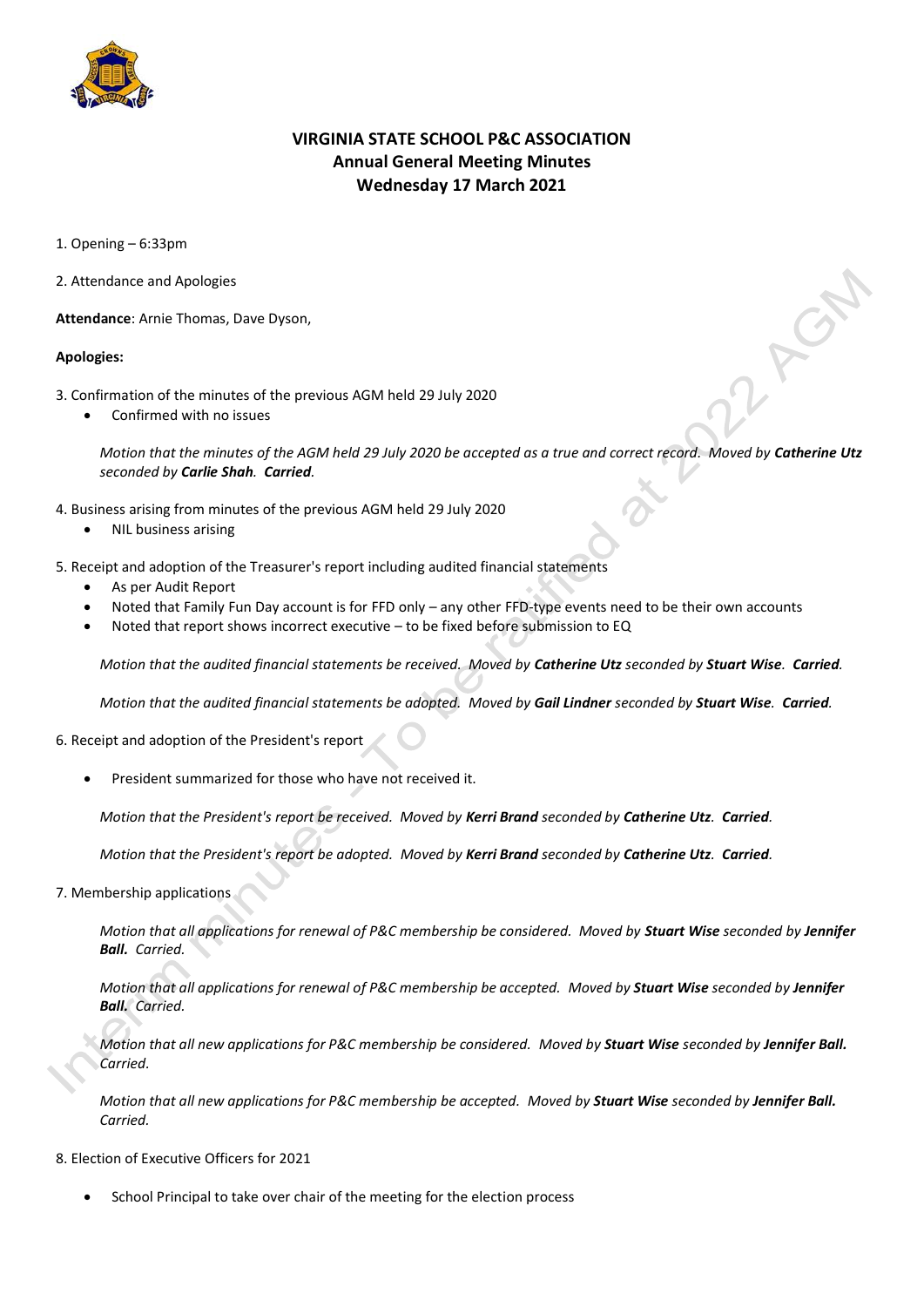All positions in the P&C Executive are now declared vacant.

| Position       | <b>Nomination</b> | Nominated by  | Seconded           | Acceptance | Result  |
|----------------|-------------------|---------------|--------------------|------------|---------|
| President      | Paul Utz          | Catherine Utz | <b>Stuart Wise</b> | Accepted   | Elected |
| Vice President | Pam Sherry        | Carlie Shah   | Martina Mooyman    | Accepted   | Elected |
|                | Mel Rajen         |               |                    |            |         |
| Treasurer      | Natalie Kruger    | Carlie Shah   | Kerri Brand        | Accepted   | Elected |
| Secretary      | Susan O'Leary     | Mel Rajen     | Catherine Utz      | Accepted   | Elected |

Outgoing roles to hold authority until positions filled.

Treasurer to be CC'ed on every transaction/invoice.

9. Motion to change bank signatories to the newly elected Officers

*Motion that bank signatories be changed to newly elected officers if and as required. Moved by Carlie Shah seconded by Catherine Utz. Carried.*

FIRD

10. Confirmation of continuing subcommittees of the P&C (including appointment of members of the subcommittees) Swim Club

> Chair: Clive Berry and Carlie Shah Vice Chair: Chris Bates Secretary: Melleah Crunkhorn and Kylie Start Treasurer: Matthew Wallace

Instrumental Music Steering Committee (IMSC) Chair: Gail Lindner Vice Chair: Peta Easton Secretary: Jude Reid Treasurer: Greg Ford Assistant Treasurer: Gillian Wise

*Motion that the subcommittees mentioned above continue for the 2021 calendar year and the executive members be confirmed. Moved by Stuart Wise seconded by Kerri Brand. Carried.*

11. Appointment of the P&C's Auditor

*Motion that General Tax Services be appointed as Auditor for 2021. Moved by Catherine Utz seconded by Carlie Shah. Carried.*

- 12. Adoption of the Student Protection Risk Management Strategy
	- To be held over until next General Meeting due to change of executive.
- 14. Honorary Life Membership awards (if any)
	- NIL
- 15. General/other business
	- Family contribution
		- o Contribution to building fund amount at donor's discretion
	- Petty cash amounts
		- o Uniform shop \$0
			- o P&C \$200 no change from 2020

*Motion that the floats and petty cash levels be endorsed. Moved by Kerri Brand seconded by Stuart Wise. Carried.*

- P&Cs Qld representative Paul Utz
- P&Cs Qld membership paid for 2021